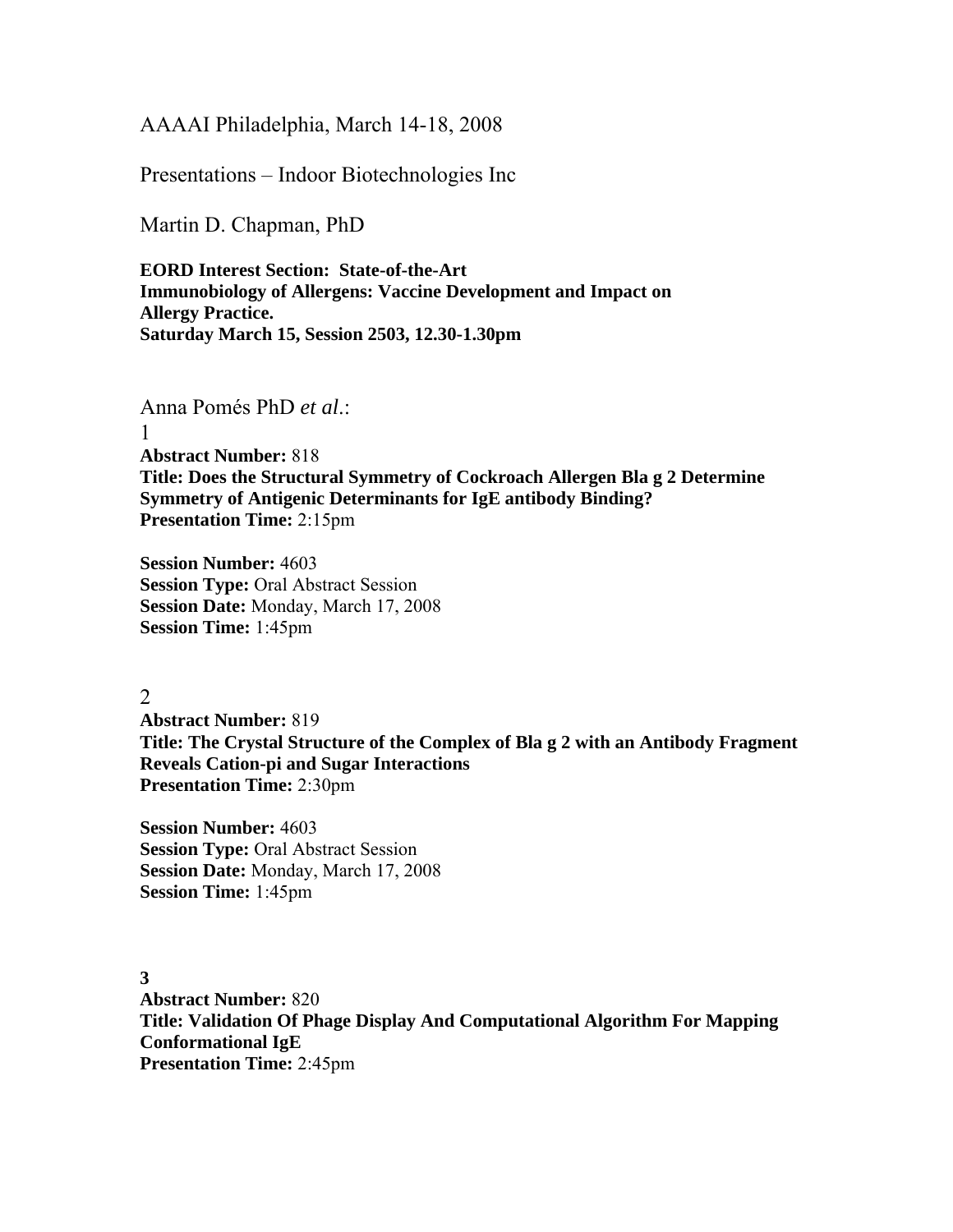**Session Number:** 4603 **Session Type:** Oral Abstract Session **Session Date:** Monday, March 17, 2008 **Session Time:** 1:45pm

Sabina Wuenschmann PhD *et al*.

**Abstract Number:** 821 **Title: Expression of a Deglycosylated Recombinant Fel d 1 in Pichia pastoris Presentation Time:** 3:00pm (?)

**Session Number:** 4603 **Session Type:** Oral Abstract Session **Session Date:** Monday, March 17, 2008 **Session Time:** 1:45pm

Eva-M. King PhD *et al.* 

## **Poster Number: 684 Standardization of Allergen Exposure Assessment using Multiplex Fluorescent Array Technology**

**Session Number:** 4205 **Session Type:** Poster Session **Session Date:** Monday, March 17, 2008, 9:45-10:45am

Amy Tsay MSc *et al.* 

**Poster Number:** 686 **Title: Universal Standard for Allergen Exposure Assessment** 

**Session Number:** 4205 **Session Type:** Poster Session **Session Date:** Monday, March 17, 2008, 9:45-10:45am

See Also:

Katie Hulse *et al.*